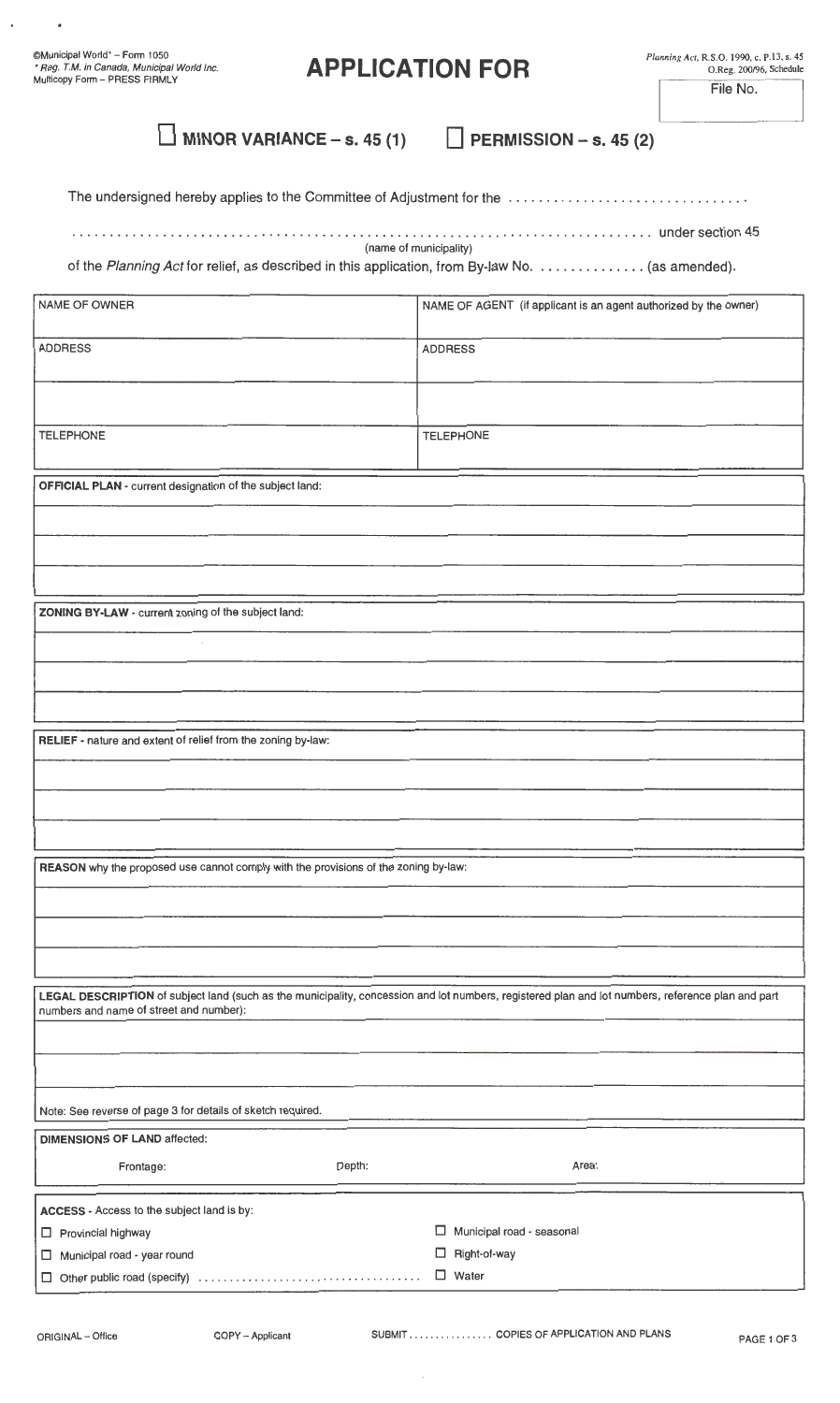| WATER ACCESS - Where access to the subject land is by water only:                                                                    |                         |                                                                      |                                     |
|--------------------------------------------------------------------------------------------------------------------------------------|-------------------------|----------------------------------------------------------------------|-------------------------------------|
|                                                                                                                                      |                         |                                                                      |                                     |
| distance from subject land                                                                                                           |                         |                                                                      |                                     |
| distance from nearest public road                                                                                                    |                         | distance from subject land                                           |                                     |
|                                                                                                                                      |                         | distance from nearest public road                                    |                                     |
| <b>EXISTING USES of the subject land:</b>                                                                                            |                         | LENGTH OF TIME the existing uses of the subject land have continued: |                                     |
|                                                                                                                                      |                         |                                                                      |                                     |
|                                                                                                                                      |                         |                                                                      |                                     |
|                                                                                                                                      |                         |                                                                      |                                     |
|                                                                                                                                      |                         |                                                                      |                                     |
| EXISTING BUILDINGS - STRUCTURES - Where there are any buildings or structures on the subject land, indicate for each:                |                         |                                                                      |                                     |
|                                                                                                                                      | Front lot line setback: | Height in metres:<br>.                                               |                                     |
|                                                                                                                                      | Rear lot line setback:  | Dimensions:                                                          |                                     |
| DATE CONSTRUCTED                                                                                                                     | Side lot line setback:  | Floor area:                                                          |                                     |
|                                                                                                                                      | Side lot line setback:  | .                                                                    |                                     |
|                                                                                                                                      | Front lot line setback: | Height in metres:                                                    |                                     |
|                                                                                                                                      | Rear lot line setback:  | Dimensions:                                                          |                                     |
| DATE CONSTRUCTED                                                                                                                     | Side lot line setback:  | .<br>Floor area:                                                     |                                     |
|                                                                                                                                      | Side lot line setback:  |                                                                      |                                     |
|                                                                                                                                      |                         |                                                                      |                                     |
|                                                                                                                                      |                         |                                                                      | attach additional page if necessary |
| PROPOSED USES of the subject land:                                                                                                   |                         |                                                                      |                                     |
|                                                                                                                                      |                         |                                                                      |                                     |
|                                                                                                                                      |                         |                                                                      |                                     |
|                                                                                                                                      |                         |                                                                      |                                     |
|                                                                                                                                      |                         |                                                                      |                                     |
|                                                                                                                                      |                         |                                                                      |                                     |
| PROPOSED BUILDINGS - STRUCTURES - Where any buildings or structures are proposed to be built on the subject land, indicate for each: |                         |                                                                      |                                     |
|                                                                                                                                      | Front lot line setback: | Height in metres:<br>.                                               |                                     |
|                                                                                                                                      | Rear lot line setback:  | Dimensions:                                                          |                                     |
|                                                                                                                                      | Side lot line setback:  | Floor area:                                                          |                                     |
|                                                                                                                                      | Side lot line setback:  |                                                                      |                                     |
|                                                                                                                                      | Front lot line setback: | Height in metres:                                                    |                                     |
|                                                                                                                                      | Rear lot line setback:  | Dimensions:                                                          |                                     |
|                                                                                                                                      | Side lot line setback:  | Floor area:                                                          |                                     |
|                                                                                                                                      | Side lot line setback:  |                                                                      |                                     |
|                                                                                                                                      |                         |                                                                      |                                     |
|                                                                                                                                      |                         |                                                                      | attach additional page if necessary |
|                                                                                                                                      |                         |                                                                      |                                     |
|                                                                                                                                      |                         |                                                                      |                                     |
|                                                                                                                                      |                         |                                                                      |                                     |
| WATER is provided to the subject land by:                                                                                            |                         |                                                                      |                                     |
|                                                                                                                                      |                         |                                                                      |                                     |
| Publicly-owned/operated piped water system<br>0                                                                                      |                         | Lake or other water body<br>0                                        |                                     |
| Privately-owned/operated individual well<br>□                                                                                        |                         |                                                                      |                                     |
| Privately-owned/operated communal well<br>□                                                                                          |                         |                                                                      |                                     |
|                                                                                                                                      |                         |                                                                      |                                     |
| SEWAGE DISPOSAL is provided to the subject land by:                                                                                  |                         |                                                                      |                                     |
| Publicly-owned/operated sanitary sewage system<br>□                                                                                  |                         | Privately-owned/operated individual septic system<br>□               |                                     |
| Privately-owned/operated communal septic system<br>0                                                                                 |                         | $\Box$ Privy                                                         |                                     |
| 0                                                                                                                                    |                         |                                                                      |                                     |

 $\mathcal{A}^{\pm}$ 

 $\mathcal{A}$ 

 $\hat{\mathcal{A}}$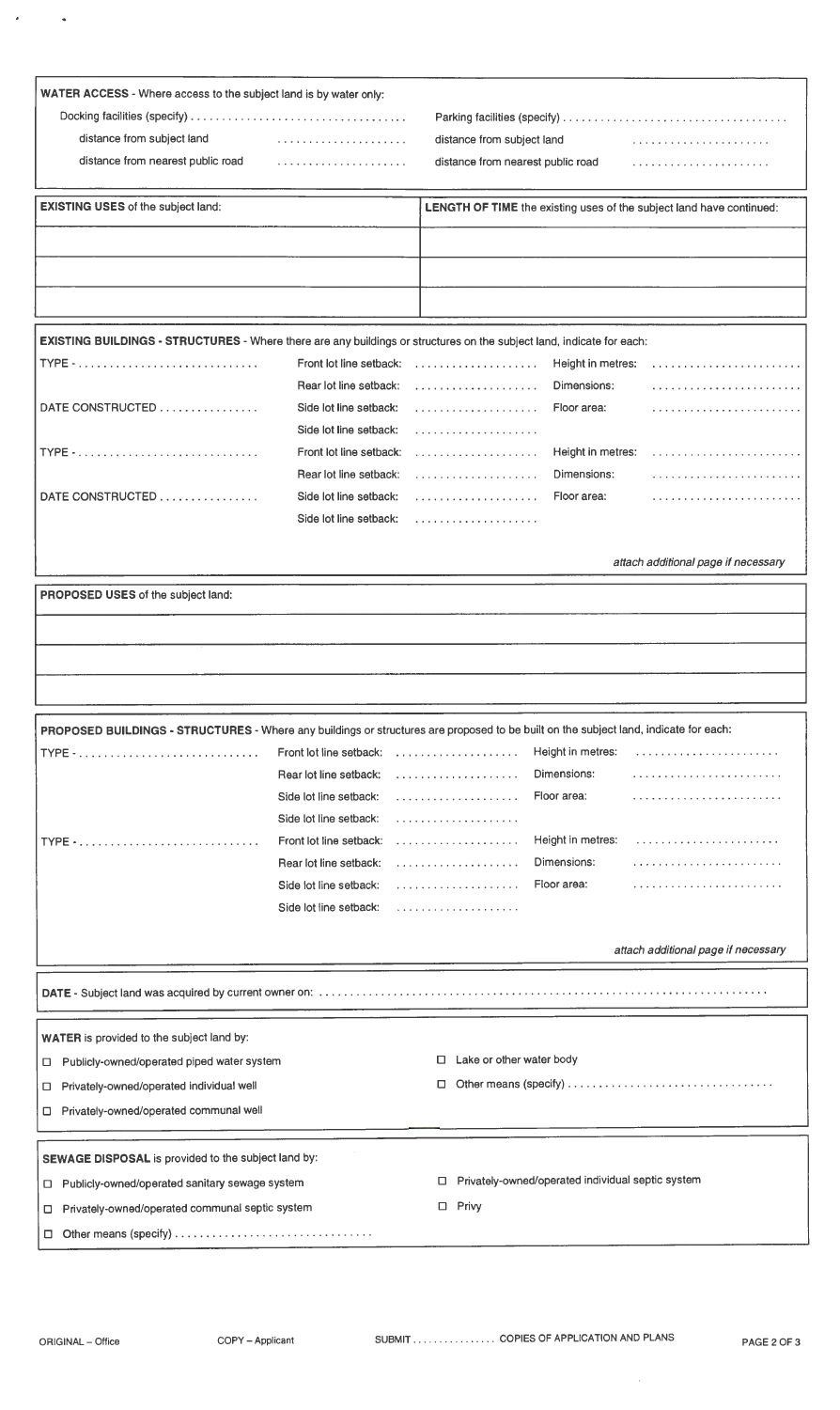| STORM DRAINAGE is provided to the subject land by:                                                              |                      |                                                                                                         |
|-----------------------------------------------------------------------------------------------------------------|----------------------|---------------------------------------------------------------------------------------------------------|
| $\Box$ Ditches<br>$\Box$ Sewers                                                                                 | $\Box$ Swales        |                                                                                                         |
| OTHER APPLICATIONS - If known, indicate if the subject land is the subject of an application under the Act for: |                      |                                                                                                         |
| ⊔                                                                                                               |                      |                                                                                                         |
| Consent (under section 53)<br>□                                                                                 |                      |                                                                                                         |
| Previous application (under section 45)<br>⊔                                                                    |                      |                                                                                                         |
|                                                                                                                 |                      | <b>AUTHORIZATION</b>                                                                                    |
|                                                                                                                 |                      | <b>BY OWNER</b>                                                                                         |
|                                                                                                                 |                      |                                                                                                         |
| to be the applicant in the submission of this application.                                                      |                      |                                                                                                         |
|                                                                                                                 |                      | Signature of owner                                                                                      |
|                                                                                                                 | Signature of witness | Date                                                                                                    |
|                                                                                                                 |                      | <b>DECLARATION</b><br>OF APPLICANT                                                                      |
|                                                                                                                 |                      |                                                                                                         |
|                                                                                                                 |                      |                                                                                                         |
| solemnly declare that:                                                                                          |                      |                                                                                                         |
|                                                                                                                 |                      | All the statements contained in this application and provided by me are true and I make this solemn     |
|                                                                                                                 |                      | declaration conscientiously believing it to be true and knowing that it is of the same force and effect |
| as if made under oath.                                                                                          |                      |                                                                                                         |
| DECLARED before me at the                                                                                       |                      |                                                                                                         |
|                                                                                                                 |                      |                                                                                                         |
|                                                                                                                 |                      | Signature of applicant                                                                                  |
|                                                                                                                 |                      |                                                                                                         |
| Signature of commissioner, etc.                                                                                 |                      |                                                                                                         |
|                                                                                                                 |                      |                                                                                                         |

It is required this application be accompanied by a fee of \$ ......... in cash or by cheque made payable to the Treasurer of the ..... .. ... . ............ . .. .... .... . ... . ... .

Personal information contained on this form, collected pursuant to the Planning Act, will be used for the purpose of responding to the initial application. Questions should be directed to the Freedom of Information and Privacy Coordinator at the institution conducting the procedures under the Act.